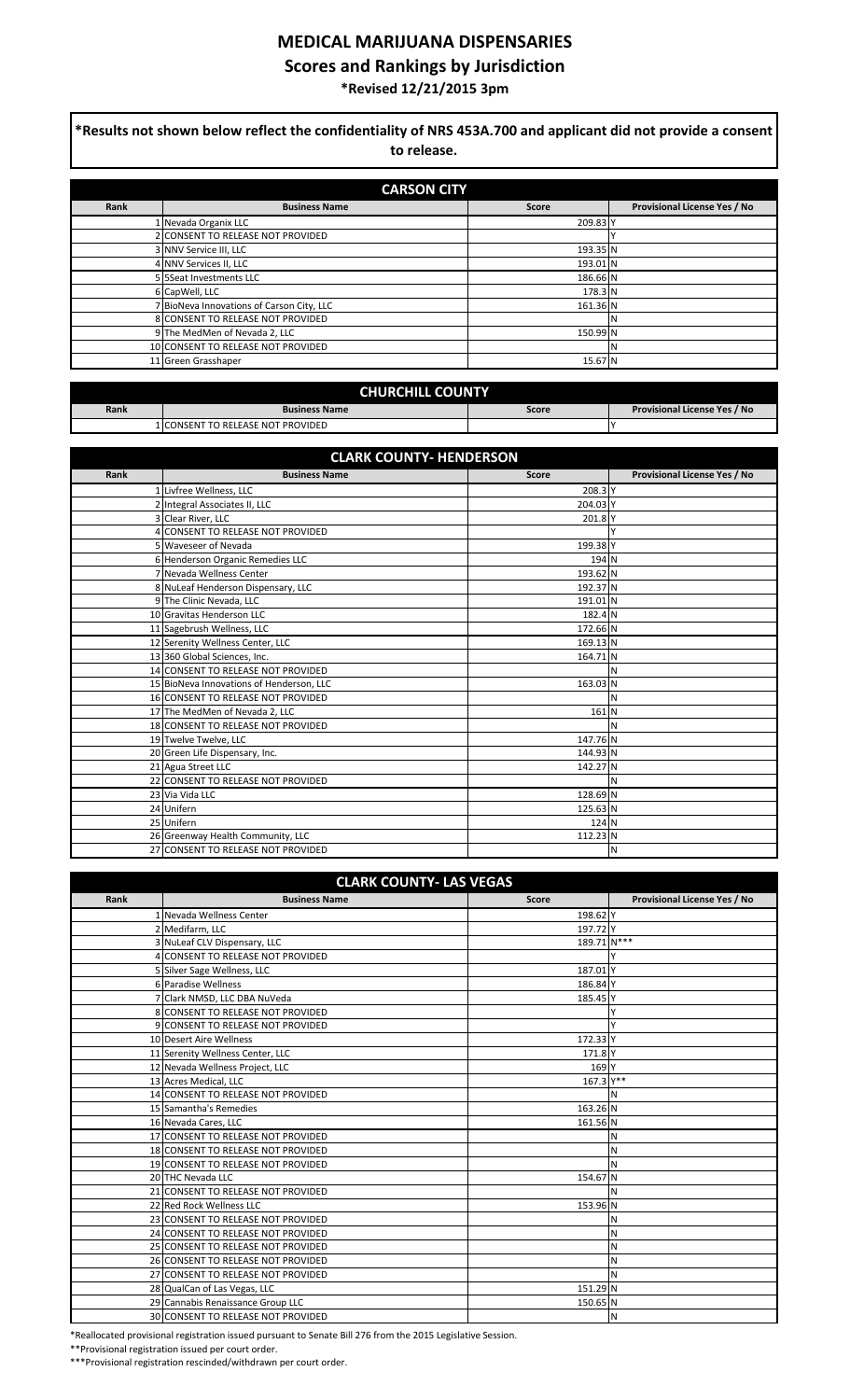## **MEDICAL MARIJUANA DISPENSARIES**

## **Scores and Rankings by Jurisdiction**

**\*Revised 12/21/2015 3pm**

| 31 CONSENT TO RELEASE NOT PROVIDED    |          | N |
|---------------------------------------|----------|---|
| 32 The MedMen of Nevada 2, LLC        | 148.33 N |   |
| 33 CONSENT TO RELEASE NOT PROVIDED    |          |   |
| 34 Physis One LLC                     | 143.82 N |   |
| 35 Buffalo Center Medical Advocates   | 142.5 N  |   |
| 36 Primo Dispensary                   | 137.33 N |   |
| 37 CONSENT TO RELEASE NOT PROVIDED    |          |   |
| 38 Diversified Modalities Retail Ltd. | 124.66 N |   |
| 39 Green Leaf Farms Holdings Inc.     | 115.27 N |   |
| 40 M'Life Wellness, LLC               | 113.67 N |   |
| 41 CONSENT TO RELEASE NOT PROVIDED    |          |   |
| 42 Blossum Group, LLC                 | 111.67 N |   |
| 43 CONSENT TO RELEASE NOT PROVIDED    |          |   |
| 44 CONSENT TO RELEASE NOT PROVIDED    |          |   |
| 45 CONSENT TO RELEASE NOT PROVIDED    |          |   |
| 46 Valley Healing Group Inc.          | 96.53 N  |   |
| 47 CONSENT TO RELEASE NOT PROVIDED    |          |   |
| 48 CONSENT TO RELEASE NOT PROVIDED    |          |   |
| 49 CONSENT TO RELEASE NOT PROVIDED    |          | N |
|                                       |          |   |

| <b>CLARK COUNTY- MESQUITE</b> |                                   |       |                                     |
|-------------------------------|-----------------------------------|-------|-------------------------------------|
| Rank                          | <b>Business Name</b>              | Score | <b>Provisional License Yes / No</b> |
|                               | 1 CONSENT TO RELEASE NOT PROVIDED |       |                                     |

| <b>CLARK COUNTY- NORTH LAS VEGAS</b> |                                         |                     |                              |
|--------------------------------------|-----------------------------------------|---------------------|------------------------------|
| Rank                                 | <b>Business Name</b>                    | <b>Score</b>        | Provisional License Yes / No |
|                                      | 1 Waveseer of Las Vegas                 | 197.71 <sup>Y</sup> |                              |
|                                      | 2 Tryke Companies SO NV, LLC            | 192.97 Y            |                              |
|                                      | 3 Cheyenne Medical, LLC                 | 191.07 Y            |                              |
|                                      | 4 Clark NMSD, LLC DBA NuVeda            | 187.1 Y             |                              |
|                                      | 5 Green Therapeutics LLC                | 178.33 N            |                              |
|                                      | 6 NLV-1 LLC                             | 164.2 N             |                              |
|                                      | 7 360 Global Sciences, Inc.             | 163.37 N            |                              |
|                                      | 8 Mountainside Health Center NV LLC     | 160.98 N            |                              |
|                                      | 9 NLV Health and Wellness LLC           | 154 N               |                              |
|                                      | 10 CONSENT TO RELEASE NOT PROVIDED      |                     |                              |
|                                      | 11 CONSENT TO RELEASE NOT PROVIDED      |                     | N                            |
|                                      | 12 CONSENT TO RELEASE NOT PROVIDED      |                     |                              |
|                                      | 13 NLVD, LLC                            | 137.94 N            |                              |
|                                      | 14 Lone Mountain Partners, LLC          | 133.82 N            |                              |
|                                      | 15 CONSENT TO RELEASE NOT PROVIDED      |                     | N                            |
|                                      | 16 CONSENT TO RELEASE NOT PROVIDED      |                     | N                            |
|                                      | 17 CONSENT TO RELEASE NOT PROVIDED      |                     | <b>N</b>                     |
|                                      | 18 Greenway Health Community North, LLC | 110.23 N            |                              |
|                                      | 19 CONSENT TO RELEASE NOT PROVIDED      |                     | N                            |
|                                      | 20 CONSENT TO RELEASE NOT PROVIDED      |                     | N                            |
|                                      | 21 Medical Cannabis Healing LLC         | 78.01 N             |                              |

| <b>CLARK COUNTY- UNINCORPORATED CLARK COUNTY</b> |                                              |                     |                              |
|--------------------------------------------------|----------------------------------------------|---------------------|------------------------------|
| Rank                                             | <b>Business Name</b>                         | <b>Score</b>        | Provisional License Yes / No |
|                                                  | 1 Tryke Companies SO NV, LLC                 | 212.97 Y            |                              |
|                                                  | 2 CONSENT TO RELEASE NOT PROVIDED            |                     |                              |
|                                                  | 3 CONSENT TO RELEASE NOT PROVIDED            |                     |                              |
|                                                  | 4 MM Development Company, LLC                | 203.58 Y            |                              |
|                                                  | 5 Livfree Wellness, LLC                      | 201.64 Y            |                              |
|                                                  | 6 Medifarm, LLC                              | 201.04 Y            |                              |
|                                                  | 7 Medifarm, LLC                              | 200.71 <sup>Y</sup> |                              |
|                                                  | 8 Clear River, LLC                           | 197.46 Y            |                              |
|                                                  | 9 CONSENT TO RELEASE NOT PROVIDED            |                     |                              |
|                                                  | 10 CONSENT TO RELEASE NOT PROVIDED           |                     |                              |
|                                                  | 11 The Clinic Nevada, LLC                    | 190.68 Y            |                              |
|                                                  | 12 NuLeaf Clark Dispensary, LLC              | 189.03 Y            |                              |
|                                                  | 13 CONSENT TO RELEASE NOT PROVIDED           |                     |                              |
|                                                  | 14 CONSENT TO RELEASE NOT PROVIDED           |                     |                              |
|                                                  | 15 CONSENT TO RELEASE NOT PROVIDED           |                     |                              |
|                                                  | 16 Euphoria Wellness LLC                     | 176.32 Y            |                              |
|                                                  | 17 Gravitas Nevada LTD                       | 176.03 Y            |                              |
|                                                  | 18 CONSENT TO RELEASE NOT PROVIDED           |                     |                              |
|                                                  | 19 Just Quality LLC                          | 172.86 Y*           |                              |
|                                                  | 20 Just Quality LLC                          | 171.19 N            |                              |
|                                                  | 21 CONSENT TO RELEASE NOT PROVIDED           |                     | N                            |
|                                                  | 22 CONSENT TO RELEASE NOT PROVIDED           |                     | Y*                           |
|                                                  | 23 Polaris Dispensary, LLC                   | 163.67 N            |                              |
|                                                  | 24 CONSENT TO RELEASE NOT PROVIDED           |                     | Y*                           |
|                                                  | 25 CONSENT TO RELEASE NOT PROVIDED           |                     | Y*                           |
|                                                  | 26 CONSENT TO RELEASE NOT PROVIDED           |                     | N                            |
|                                                  | 27 The MedMen of Nevada                      | 151.67 Y*           |                              |
|                                                  | 28 QualCan, LLC                              | 150.95 N            |                              |
|                                                  | 29 CONSENT TO RELEASE NOT PROVIDED           |                     | γ*                           |
|                                                  | 30 CONSENT TO RELEASE NOT PROVIDED           |                     | N                            |
|                                                  | 31 Las Vegas Wellness Center, Inc.           | 143.56 N            |                              |
|                                                  | 32 Global Harmony, LLC                       | 141.26 Y*           |                              |
|                                                  | 33 Nevada Medical Marijuana Dispensary, Inc. | 137.18 Y*           |                              |
|                                                  | 34 Camelot NV LLC                            | 132.32 N            |                              |
|                                                  | 35 CONSENT TO RELEASE NOT PROVIDED           |                     | N                            |

\*Reallocated provisional registration issued pursuant to Senate Bill 276 from the 2015 Legislative Session.

\*\*Provisional registration issued per court order.

\*\*\*Provisional registration rescinded/withdrawn per court order.